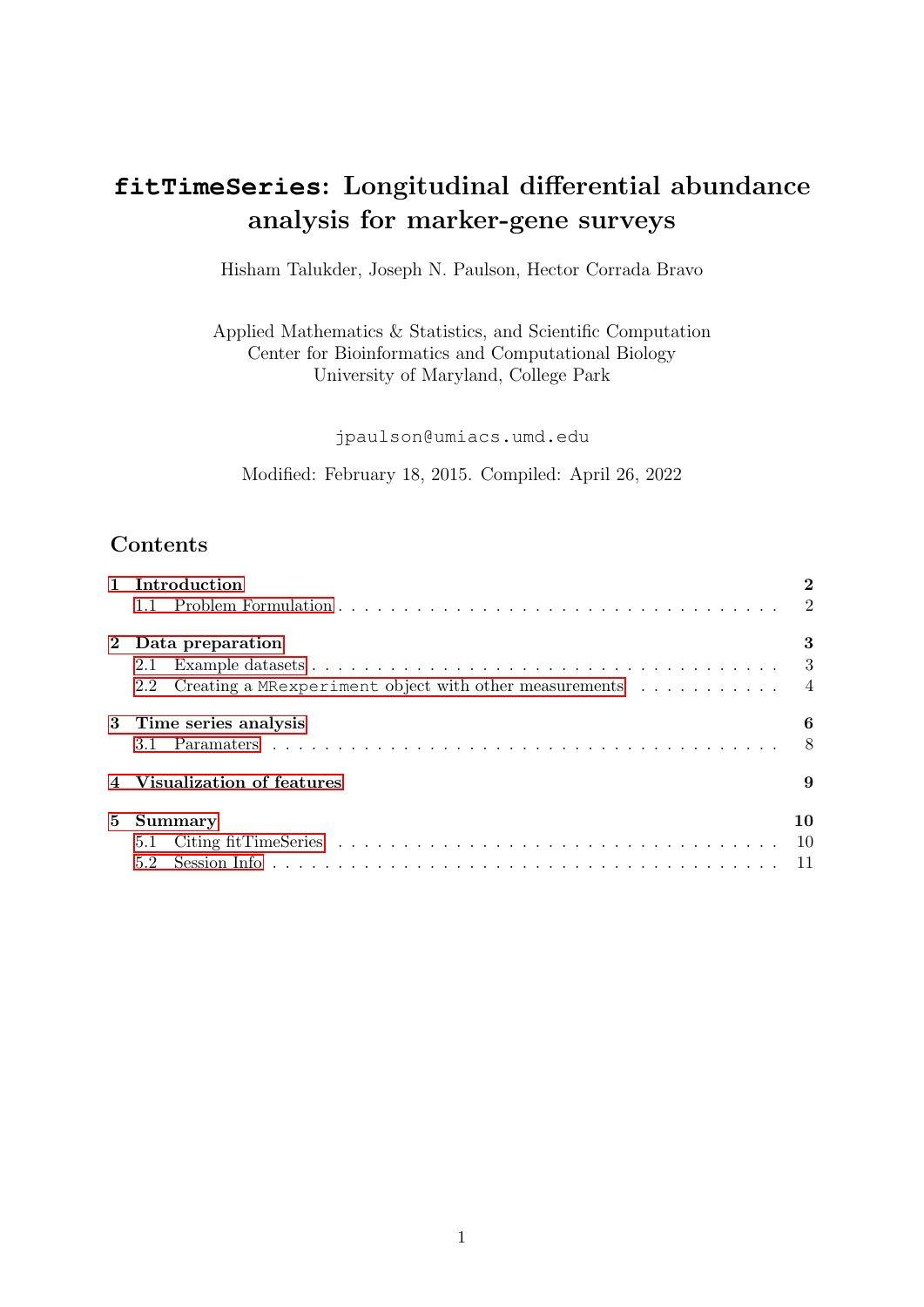## <span id="page-1-0"></span>1 Introduction

This is a vignette specifically for the fitTimeSeries function. For a full list of functions available in the package: help(package=metagenomeSeq). For more information about a particular function call: ?function.

Smoothing spline regression models [\[1\]](#page-11-0) are commonly used to model longitudinal data and form the basis for methods used in a large number of applications [\[2,](#page-11-1)[3\]](#page-11-2). Specifically, an extension of the methodology called Smoothing-Spline ANOVA [\[4\]](#page-11-3) is capable of directly estimating a smooth function of interest while incorporating other covariates in the model.

A common approach to detect regions/times of interest in a genome or for differential abundance is to model differences between two groups with respect to the quantitative measurements as smooth functions and perform statistical inference on these models. In particular, widely used methods for region finding using DNA methylation data use local regression methods to estimate these smooth functions. An important aspect of these tools is their ability to incorporate sample characteristics as covariates in these models, e.g., sex and age in population studies, or technical factors like processing batches. Incorporating these sources of variability, both biological and technical is essential in high-throughput studies. Therefore, these methods require that the models used are capable of estimating both smooth functions and sample-specfic characteristics. We present fitTimeSeries - a method for estimating and detecting regions/times of interest due to differential abundance of a quantitative measurement (for example, normalized abundance).

#### <span id="page-1-1"></span>1.1 Problem Formulation

We model data in the following form:

$$
Y_{itk} = f_i(t, x_k) + e_{tk}
$$

where i represents group factor (diet, health status, etc.), t represents series factor (for example, time or location), k represents replicate observations,  $x_k$  are covariates for sample k (including an indicator for group membership  $I\{k \in i\}$  and  $e_{tk}$  are independent  $N(0, \sigma^2)$  errors. We assume  $f_i$  to be a smooth function, defined in an interval [a, b], that can be parametric, non-parametric or a mixture of both.

Our goal is to identify intervals where the absolute difference between two groups  $\eta_d(t)$  $f_1(t, \cdot) - f_2(t, \cdot)$  is large, that is, regions,  $R_{t_1,t_2}$ , where:  $R_{t_1,t_2} = \{t_1, t_2 \in x \text{ such that } |\eta_d(x)| \ge C\}$ and C is a predefined constant threshold.

To identify these areas we use hypothesis testing using the area  $A_{t_1,t_2} = \int_{R_{t_1,t_2}} \eta_d(t)dt$  under the estimated function of  $\eta_d(t)$  as a statistic with null and alternative hypotheses

$$
H_0: A_{t_1, t_2} \le K
$$
  

$$
H_1: A_{t_1, t_2} > K
$$

with  $K$  some fixed threshold.

We employ a permutation-based method to calculate a null distribution of the area statistics  $A(t,1, t, 2)$ 's. To do this, the group-membership indicator variables (0-1 binary variable) are randomly permuted B times, e.g.,  $B = 1000$  and the method above is used to estimate the difference function  $\eta_d^b$  (in this case simulating the null hypothesis) and an area statistics  $A_(t1,t2)^b$ for each random permutation. Estimates  $A<sub>(t1, t2)<sup>b</sup></sub>$  are then used to construct an empirical estimate of  $A(t, t^2)$  under the null hypothesis. The observed area,  $A(t, t^2)$ <sup>\*</sup>, is compared to the empirical null distribution to calculate a p-value. Figure 1 illustrates the relationship between  $R(t, t, t)$  and  $A(t, t, t)$ . The key is to estimate regions  $R(t, t, t)$  where point-wise confidence intervals would be appropriate.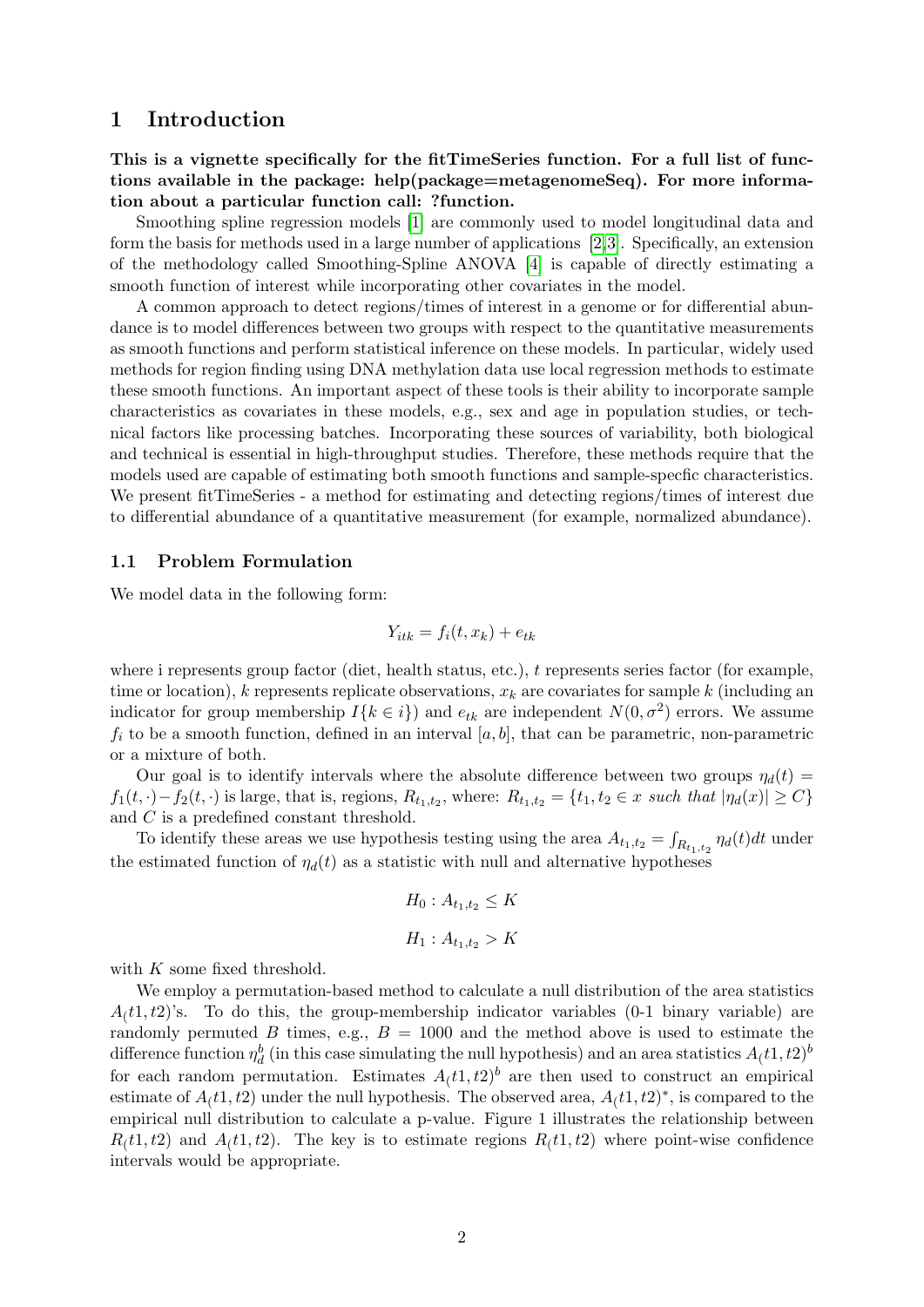## <span id="page-2-0"></span>2 Data preparation

Data should be preprocessed and prepared in tab-delimited files. Measurements are stored in a matrix with samples along the columns and features along the rows. For example, given  $m$ features and n samples, the entries in a marker-gene or metagenomic count matrix  $C(m, n), c_{ii}$ , are the number of reads annotated for a particular feature  $i$  (whether it be OTU, species, genus, etc.) in sample  $j$ . Alternatively, the measurements could be some quantitative measurement such as methylation percentages or CD4 levels.

|             | $sample_1$ | $sample_2 \ldots sample_n$ |                         |          |
|-------------|------------|----------------------------|-------------------------|----------|
| $feature_1$ | $c_{11}$   | $C_{12}$                   | $\cdots$                | $c_{1n}$ |
| $feature_2$ | $c_{21}$   | $c_{22}$                   | $\cdot$ $\cdot$ $\cdot$ | $c_{2n}$ |
|             |            |                            |                         |          |
| $feature_m$ | $c_{m1}$   | $c_{m2}$                   |                         | $-mn$    |

Data should be stored in a file (tab-delimited by default) with sample names along the first row, feature names in the first column and should be loaded into R and formatted into a MRexperiment object. To prepare the data please read the section on data preparation in the full metagenomeSeq vignette - vignette("metagenomeSeq").

#### <span id="page-2-1"></span>2.1 Example datasets

There is a time-series dataset included as an examples in the metagenomeSeq package. Data needs to be in a MRexperiment object format to normalize, run the statistical tests, and visualize. As an example, throughout the vignette we'll use the following datasets. To understand a fitTimeSeries's usage or included data simply enter ?fitTimeSeries.

```
library(metagenomeSeq)
library(gss)
```
2. Humanized gnotobiotic mouse gut [\[5\]](#page-11-4): Twelve germ-free adult male C57BL/6J mice were fed a low-fat, plant polysaccharide-rich diet. Each mouse was gavaged with healthy adult human fecal material. Following the fecal transplant, mice remained on the low-fat, plant polysacchaaride-rich diet for four weeks, following which a subset of 6 were switched to a high-fat and high-sugar diet for eight weeks. Fecal samples for each mouse went through PCR amplification of the bacterial 16S rRNA gene V2 region weekly. Details of experimental protocols and further details of the data can be found in Turnbaugh et. al. Sequences and further information can be found at: [http://gordonlab.wustl.edu/](http://gordonlab.wustl.edu/TurnbaughSE_10_09/STM_2009.html) [TurnbaughSE\\_10\\_09/STM\\_2009.html](http://gordonlab.wustl.edu/TurnbaughSE_10_09/STM_2009.html)

```
data(mouseData)
mouseData
## MRexperiment (storageMode: environment)
## assayData: 10172 features, 139 samples
## element names: counts
## protocolData: none
## phenoData
## sampleNames: PM1:20080107 PM1:20080108 ... PM9:20080303
## (139 total)
```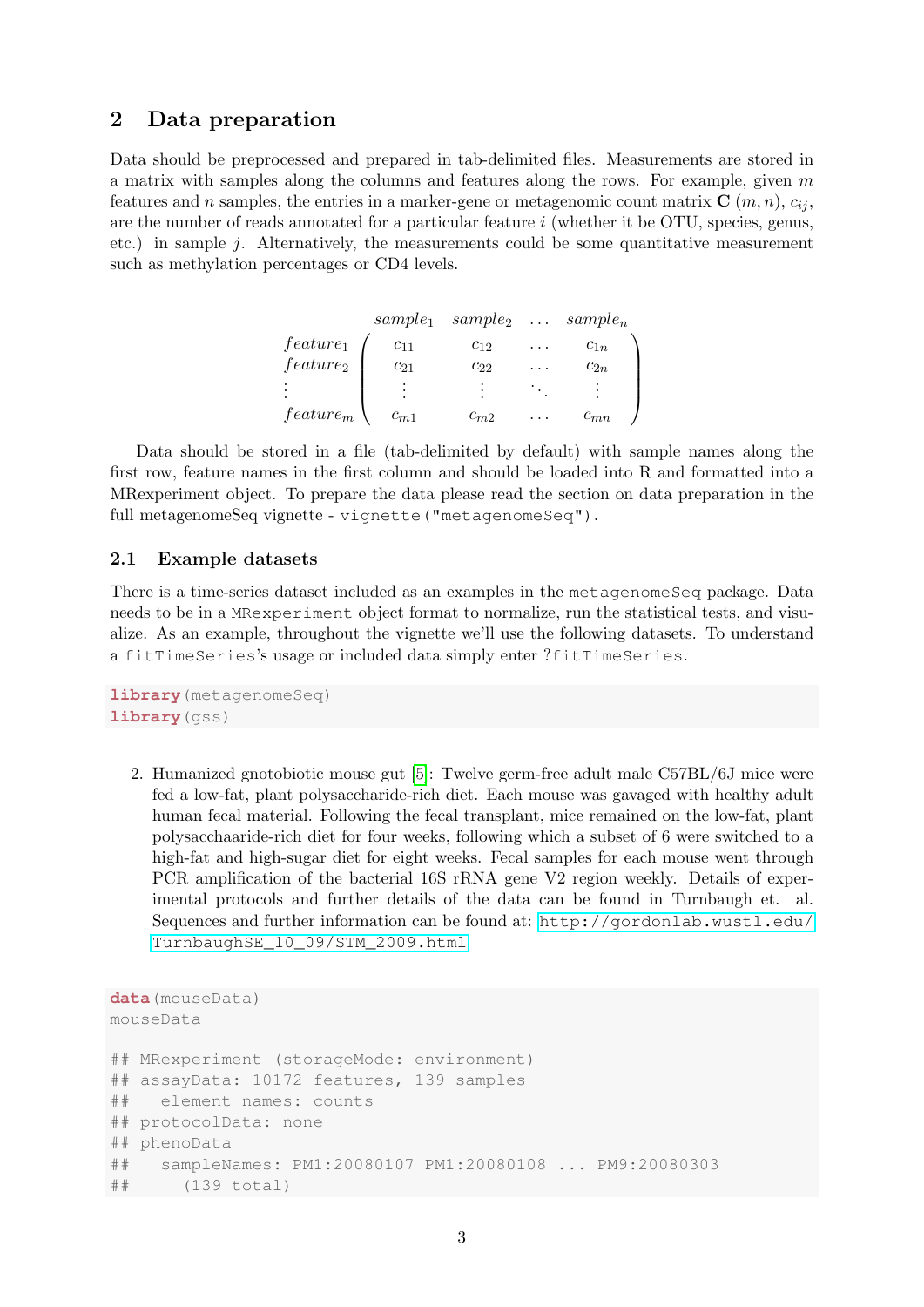```
## varLabels: mouseID date ... status (5 total)
## varMetadata: labelDescription
## featureData
## featureNames: Prevotellaceae:1 Lachnospiraceae:1 ...
## Parabacteroides:956 (10172 total)
## fvarLabels: superkingdom phylum ... OTU (7 total)
## fvarMetadata: labelDescription
## experimentData: use 'experimentData(object)'
## Annotation:
```
#### <span id="page-3-0"></span>2.2 Creating a **MRexperiment** object with other measurements

For a fitTimeSeries analysis a minimal MRexperiment-object is required and can be created using the function newMRexperiment which takes a count matrix described above and phenoData (annotated data frame). Biobase provides functions to create annotated data frames.

```
# Creating mock sample replicates
sampleID = rep(paste("sample", 1:10, sep = ":"), times = 20)
# Creating mock class membership
class = \text{rep}(c(\text{rep}(0, 5), \text{rep}(1, 5)), \text{times} = 20)# Creating mock time
time = rep(1:20, each = 10)phenotypeData = AnnotatedDataFrame(data.frame(sampleID, class, time))
# Creating mock abundances
set.seed(1)
# No difference
mean1 = rnorm(200, mean = 100, sd = 1)# Some difference
measured = rnorm(200, mean = 100, sd = 1)measured[1:5] = measurement2[1:5] + 100
measurable[11:15] = measurement2[11:15] + 100measured1:25] = measurement2[21:25] = measurement2[21:25] + 50
\text{mat} = \text{rbind}(\text{measurement1}, \text{measurement2})colnames(mat) = 1:200
mat[1:2, 1:10]
## 1 2 3 4 5
## measurement1 99.37355 100.1836 99.16437 101.5953 100.3295
## measurement2 200.40940 201.6889 201.58659 199.6691 197.7148
## 6 7 8 9 10
## measurement1 99.17953 100.4874 100.7383 100.5758 99.69461
## measurement2 102.49766 100.6671 100.5413 99.9866 100.51011
```
If phylogenetic information exists for the features and there is a desire to aggregate measurements based on similar annotations choosing the featureData column name in lvl will aggregate measurements using the default parameters in the aggregateByTaxonomy function.

```
# This is an example of potential lvl's to aggregate by.
data(mouseData)
colnames(fData(mouseData))
```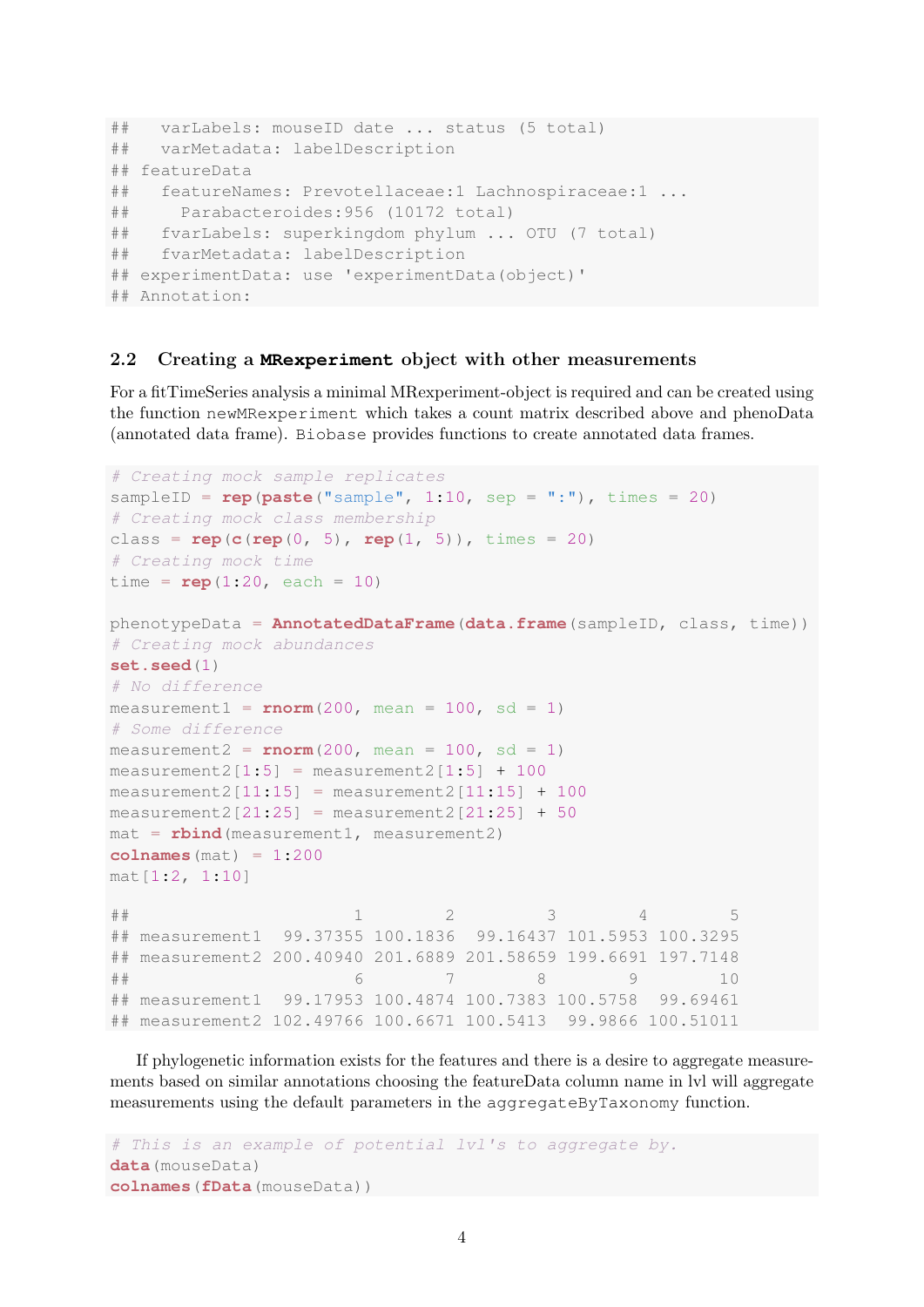|  | ## [1] "superkingdom" "phylum" |         | "class"        | "order" |
|--|--------------------------------|---------|----------------|---------|
|  | $\#$ # [5] "family"            | "genus" | $\blacksquare$ |         |

Here we create the actual MRexperiment to run through fitTimeSeries.

```
obj = newMRexperiment(counts=mat,phenoData=phenotypeData)
obj
## MRexperiment (storageMode: environment)
## assayData: 2 features, 200 samples
## element names: counts
## protocolData: none
## phenoData
## sampleNames: 1 2 ... 200 (200 total)
## varLabels: sampleID class time
## varMetadata: labelDescription
## featureData: none
## experimentData: use 'experimentData(object)'
## Annotation:
res1 = fitTimeSeries(obj,feature=1,
              class='class',time='time',id='sampleID',
              B=10,norm=FALSE,log=FALSE)
res2 = fitTimeSeries(obj,feature=2,
              class='class',time='time',id='sampleID',
              B=10,norm=FALSE,log=FALSE)
classInfo = factor(res1$data$class)
```

```
par(mfrow=c(3,1))
plotClassTimeSeries(res1,pch=21,bg=classInfo)
plotTimeSeries(res2)
plotClassTimeSeries(res2,pch=21,bg=classInfo)
```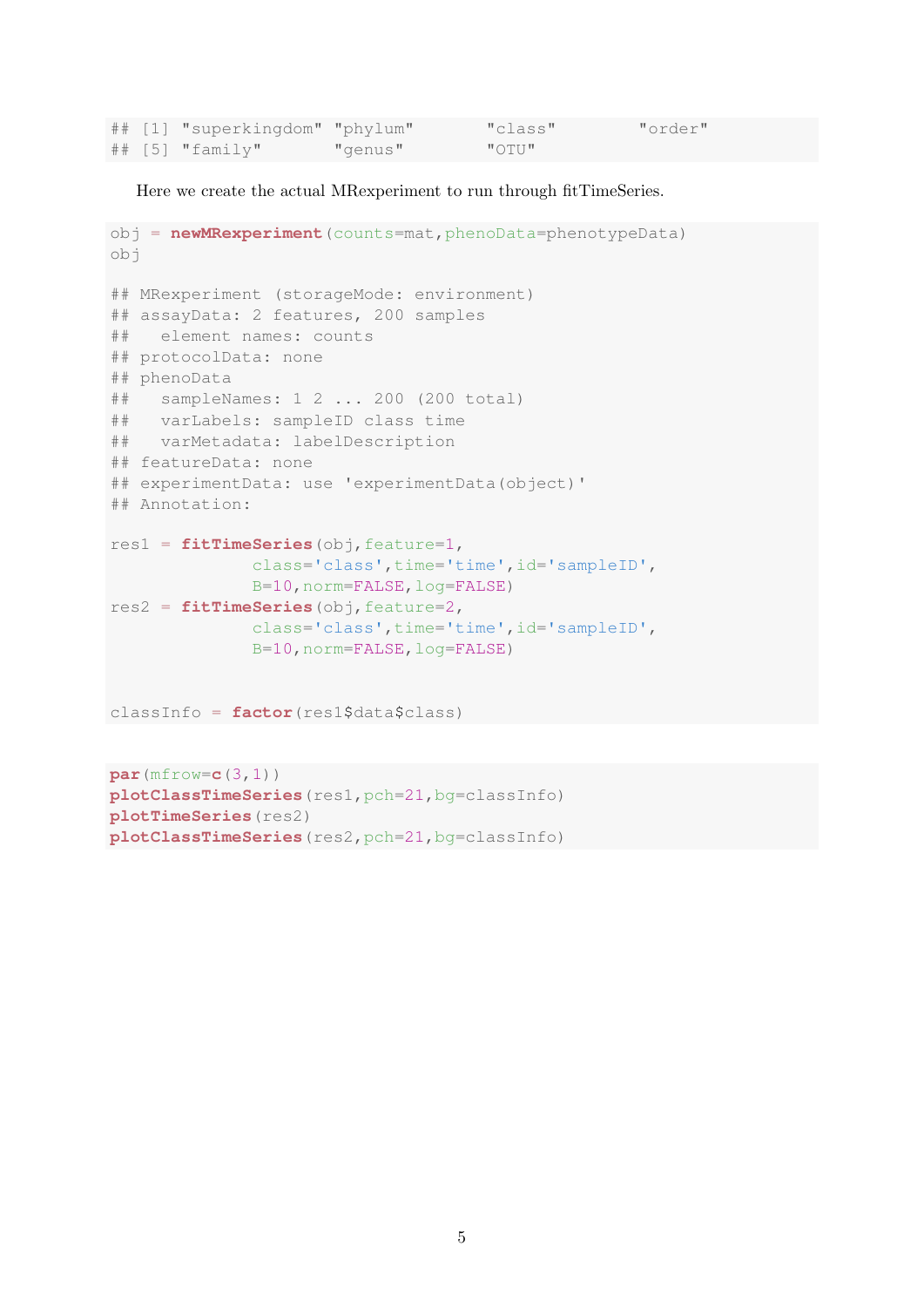

**SS difference function prediction** Oifference in abundance Difference in abundance  $-20$ −100 −60 −20  $-60$  $-100$ 5 10 10 15 20 Time



## <span id="page-5-0"></span>3 Time series analysis

Implemented in the fitTimeSeries function is a method for calculating time intervals for which bacteria are differentially abundant. Fitting is performed using Smoothing Splines ANOVA (SS-ANOVA), as implemented in the gss package. Given observations at multiple time points for two groups the method calculates a function modeling the difference in abundance across all time. Using group membership permutations we estimate a null distribution of areas under the difference curve for the time intervals of interest and report significant intervals of time. Here we provide a real example from the microbiome of two groups of mice on different diets.

The gnotobiotic mice come from a longitudinal study ideal for this type of analysis. We choose to perform our analysis at the class level and look for differentially abundant time intervals for "Actinobacteria". For demonstrations sake we perform only 10 permutations.

If you find the method useful, please cite: "Longitudinal differential abundance analysis for marker-gene surveys" Talukder H\*, Paulson JN\*, Bravo HC. (Submitted)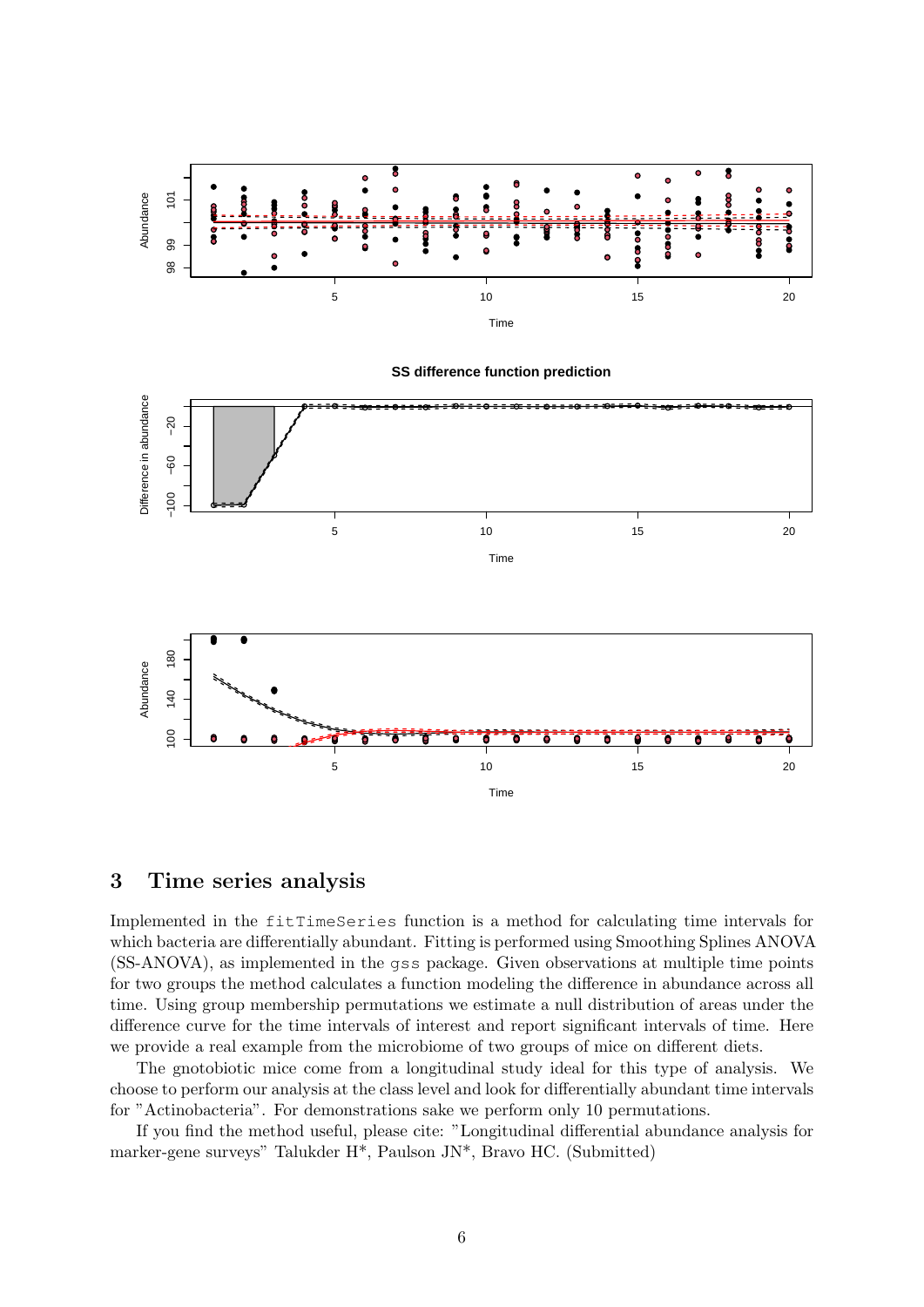```
res = fitTimeSeries(obj = mouseData, lvl = "class", feature = "Actinobacteria",
   class = "status", id = "mouseID", time = "relativeTime", B = 10)
# We observe a time period of differential abundance for
# 'Actinobacteria'
res$timeIntervals
## Interval start Interval end Area p.value
## [1,] 9 50 92.32485 0.09090909
str(res)
## List of 5
## $ timeIntervals: num [1, 1:4] 9 50 92.3249 0.0909
\#\ ..- attr(\star, "dimnames")=List of 2
## .. ..$ : NULL
## .. ..$ : chr [1:4] "Interval start" "Interval end" "Area" "p.value"
## $ data :'data.frame': 139 obs. of 9 variables:
## ..$ abundance : num [1:139] 0 3.82 3.13 7.4 0 ...
## ..$ class : Factor w/ 2 levels "0", "1": 1 1 1 1 1 1 1 1 1 1 ...
## ..$ time : num [1:139] 21 22 28 0 35 6 42 49 56 63 ...
## ..$ id : Factor w/ 12 levels "PM1", "PM10", "PM11", ..: 1 1 1 1 1 1 1
## ..$ mouseID : Factor w/ 12 levels "PM1", "PM10", "PM11", ..: 1 1 1 1 1 1 1
## ..$ date : Date[1:139], format: "2008-01-07" ...
## ..$ diet : chr [1:139] "BK" "BK" "BK" "BK" ...
## ..$ relativeTime: num [1:139] 21 22 28 0 35 6 42 49 56 63 ...
## ..$ status : Factor w/ 2 levels "0","1": 1 1 1 1 1 1 1 1 1 1 ...
## $ fit :'data.frame': 78 obs. of 3 variables:
## ..$ fit : num [1:78] 0.351 0.487 0.619 0.75 0.878 ...
## ..$ se : num [1:78] 1.091 1.024 0.966 0.916 0.875 ...
## ..$ timePoints: num [1:78] 0 1 2 3 4 5 6 7 8 9 ...
## $ perm : num [1:10, 1] 2.9 12.5 12.1 -30.5 -36.5 ...
## $ call : language fitTimeSeries(obj = mouseData, feature = "Actinoba
```
For example, to test every class in the mouse dataset:

```
set.seed(123)
classes = unique(fData(mouseData)[,"class"])
timeSeriesFits = lapply(classes,function(i){
        fitTimeSeries(obj=mouseData,
            feature=i,
            class="status",
            id="mouseID",
            time="relativeTime",
            lvl='class',
            C = .3, # a cutoff for 'interesting'B=1) # B is the number of permutations and should clearly not be 1
    })
names(timeSeriesFits) = classes
# Removing classes of bacteria without a potentially
```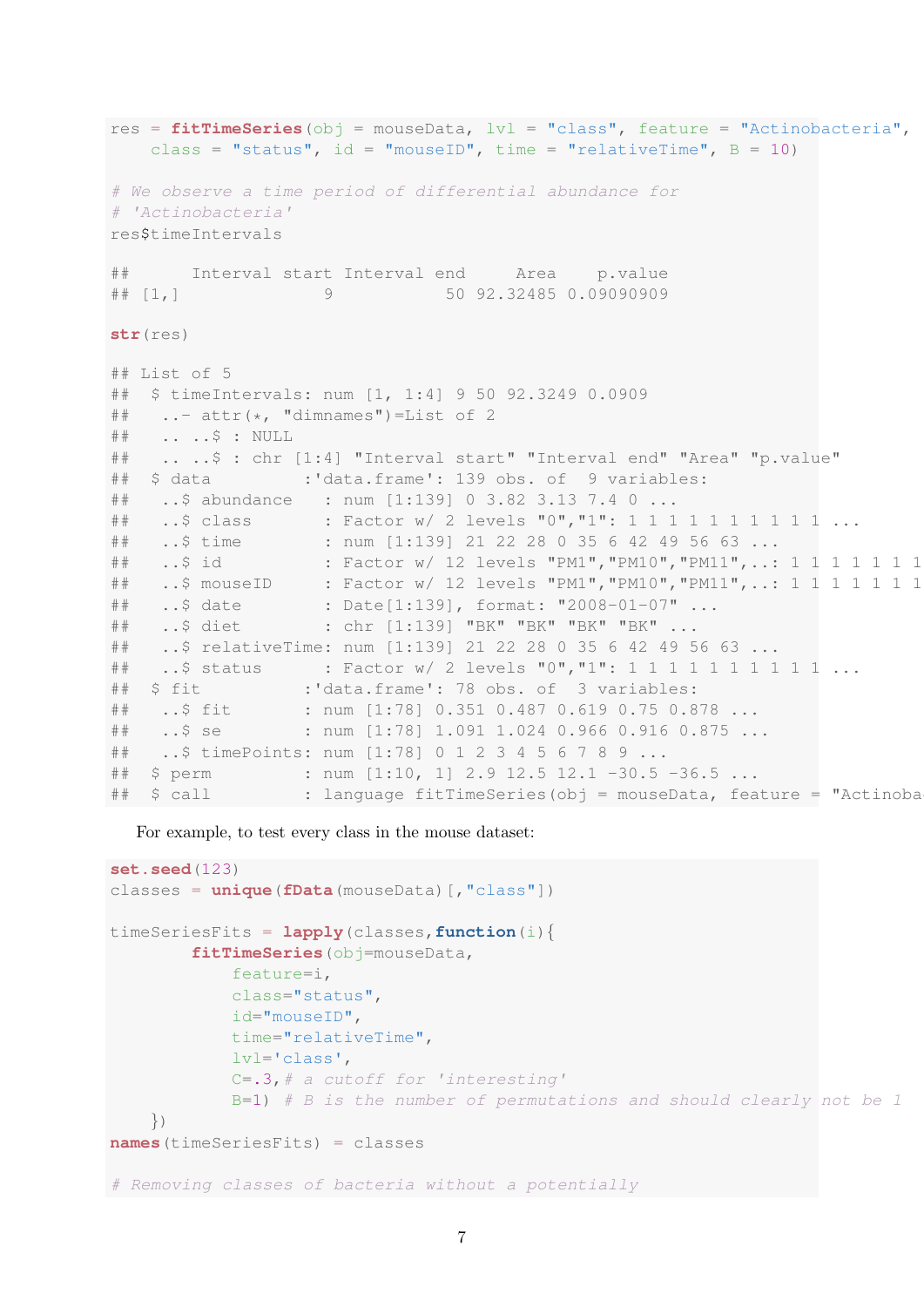```
# interesting time interval difference.
timeSeriesFits = \text{lapply}(timeSeriesFits, function(i){i[[1]]})[-grep("No", timeSeries
# Naming the various interesting time intervals.
for(i in 1:length(timeSeriesFits)){
   rownames(timeSeriesFits[[i]]) =
    paste(
      paste(names(timeSeriesFits)[i]," interval", sep=""),
      1:\texttt{nrow}(\texttt{timeSeries}[\texttt{[i]}]), \texttt{sep} = " \cdot \texttt{""})
}
# Merging into a table.
timeSeriesFits = do.call(rbind,timeSeriesFits)
# Correcting for multiple testing.
pvalues = timeSeriesFits[,"p.value"]
adjPvalues = p.adjust(pvalues,"bonferroni")
timeSeriesFits = cbind(timeSeriesFits,adjPvalues)
head(timeSeriesFits)
## Interval start Interval end
## Bacteroidetes interval:1 17 20
## Bacteroidetes interval:2 22 77
## Bacilli interval:1 21 77
## Erysipelotrichi interval:1 16 77
## Betaproteobacteria interval:1 24 33
## Epsilonproteobacteria interval:1 17 22
## Area p.value adjPvalues
## Bacteroidetes interval:1 10.422590 0.5 1
## Bacteroidetes interval:2 -117.021102 0.5 1
## Bacilli interval:1 471.995974 0.5 1
## Erysipelotrichi interval:1 115.957380 0.5 1
## Betaproteobacteria interval:1 -21.148064 0.5 1
## Epsilonproteobacteria interval:1 -3.261411 0.5 1
```
Please see the help page for fitTimeSeries for parameters. Note, only two groups can be compared to each other and the time parameter must be an actual value (currently no support for posix, etc.).

#### <span id="page-7-0"></span>3.1 Paramaters

There are a number of parameters for the fitTimeSeries function. We list and provide a brief discussion below. For parameters influencing ssanova, aggregateByTaxonomy, MRcounts type ?function for more details.

- obj the metagenomeSeq MRexperiment-class object.
- feature Name or row of feature of interest.
- class Name of column in phenoData of MRexperiment-class object for class memberhip.
- time Name of column in phenoData of MRexperiment-class object for relative time.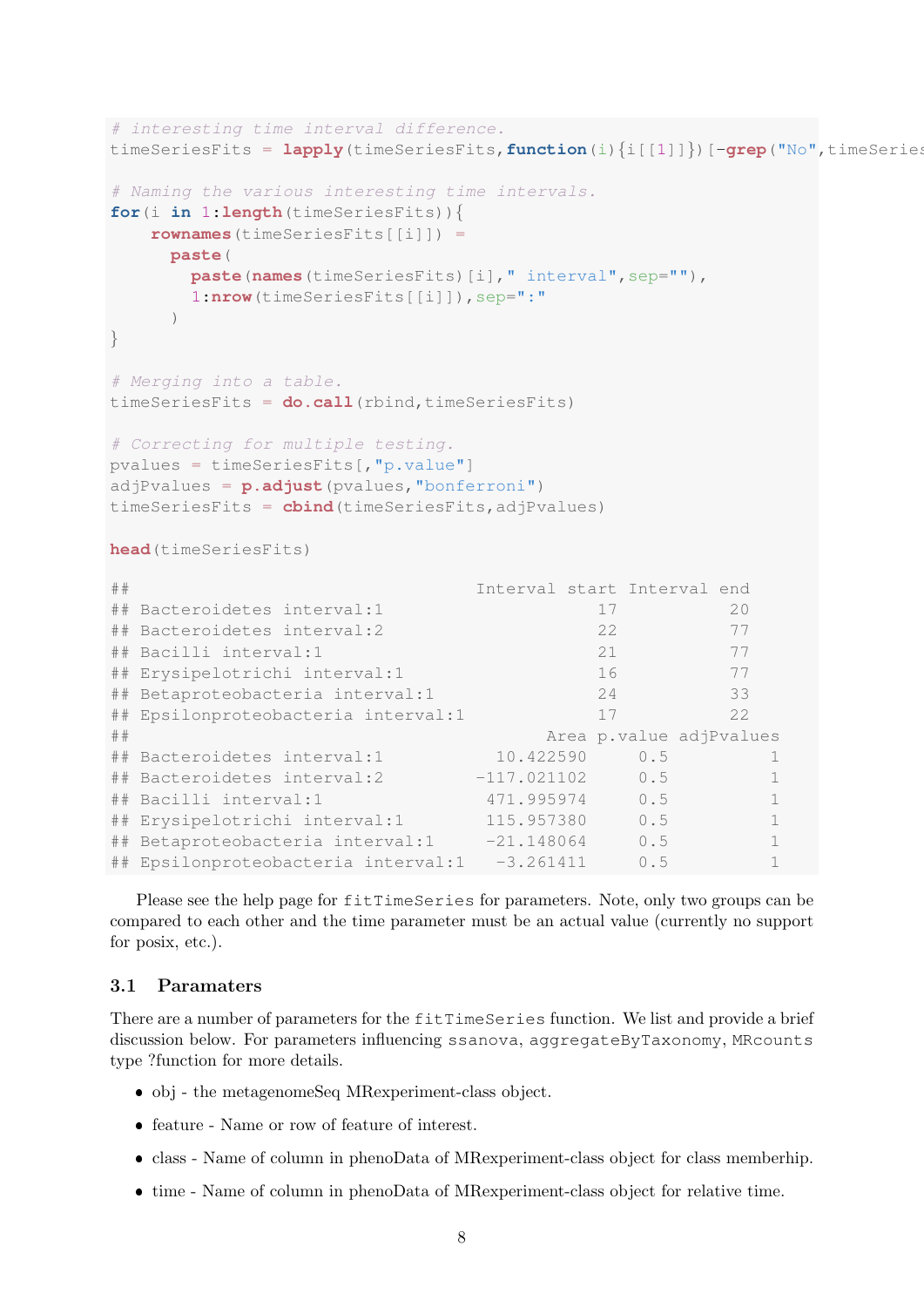- id Name of column in phenoData of MRexperiment-class object for sample id.
- method Method to estimate time intervals of differentially abundant bacteria (only ssanova method implemented currently).
- lvl Vector or name of column in featureData of MRexperiment-class object for aggregating counts (if not OTU level).
- C Value for which difference function has to be larger or smaller than (default 0).
- B Number of permutations to perform (default 1000)
- norm When aggregating counts to normalize or not. (see MRcounts)
- $log Log2$  transform. (see MRcounts)
- sl Scaling value. (see MRcounts)
- ... Options for ssanova

## <span id="page-8-0"></span>4 Visualization of features

To help with visualization and analysis of datasets metagenomeSeq has several plotting functions to gain insight of the model fits and the differentially abundant time intervals using plotClassTimeSeries and plotTimeSeries on the result. More plots will be updated.

```
par(mfrow = c(2, 1))
plotClassTimeSeries(res, pch = 21, bg = res$data$class, ylim = c(0,
    8))
plotTimeSeries(res)
```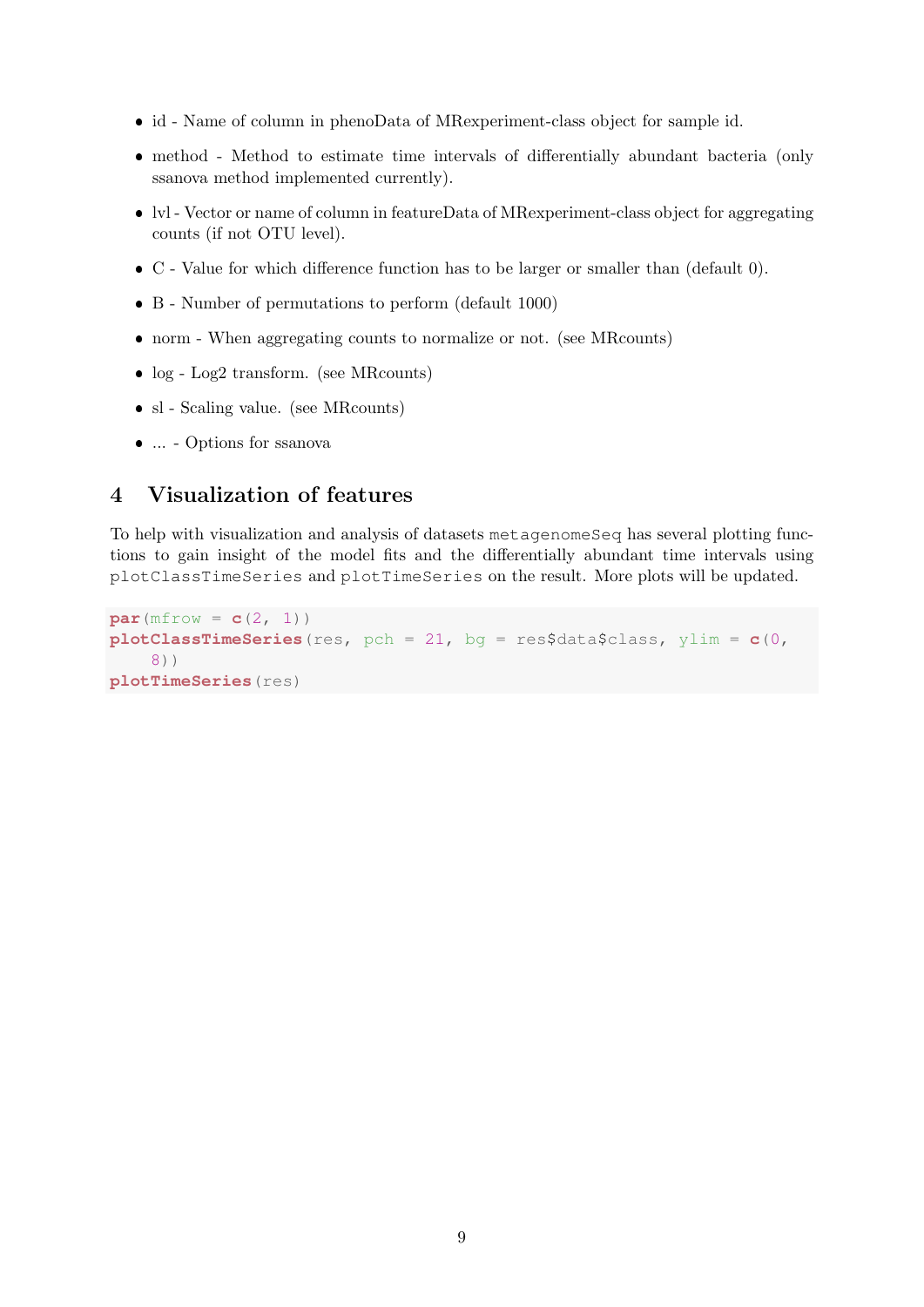

**SS difference function prediction**



## <span id="page-9-0"></span>5 Summary

metagenomeSeq's fitTimeSeries is a novel methodology for differential abundance testing of longitudinal data. If you make use of the statistical method please cite our paper. If you made use of the manual/software, please cite the manual/software!

#### <span id="page-9-1"></span>5.1 Citing fitTimeSeries

```
citation("metagenomeSeq")
##
## To cite the original statistical method and normalization
## method implemented in metagenomeSeq use
##
## Paulson JN, Stine OC, Bravo HC, Pop M (2013).
```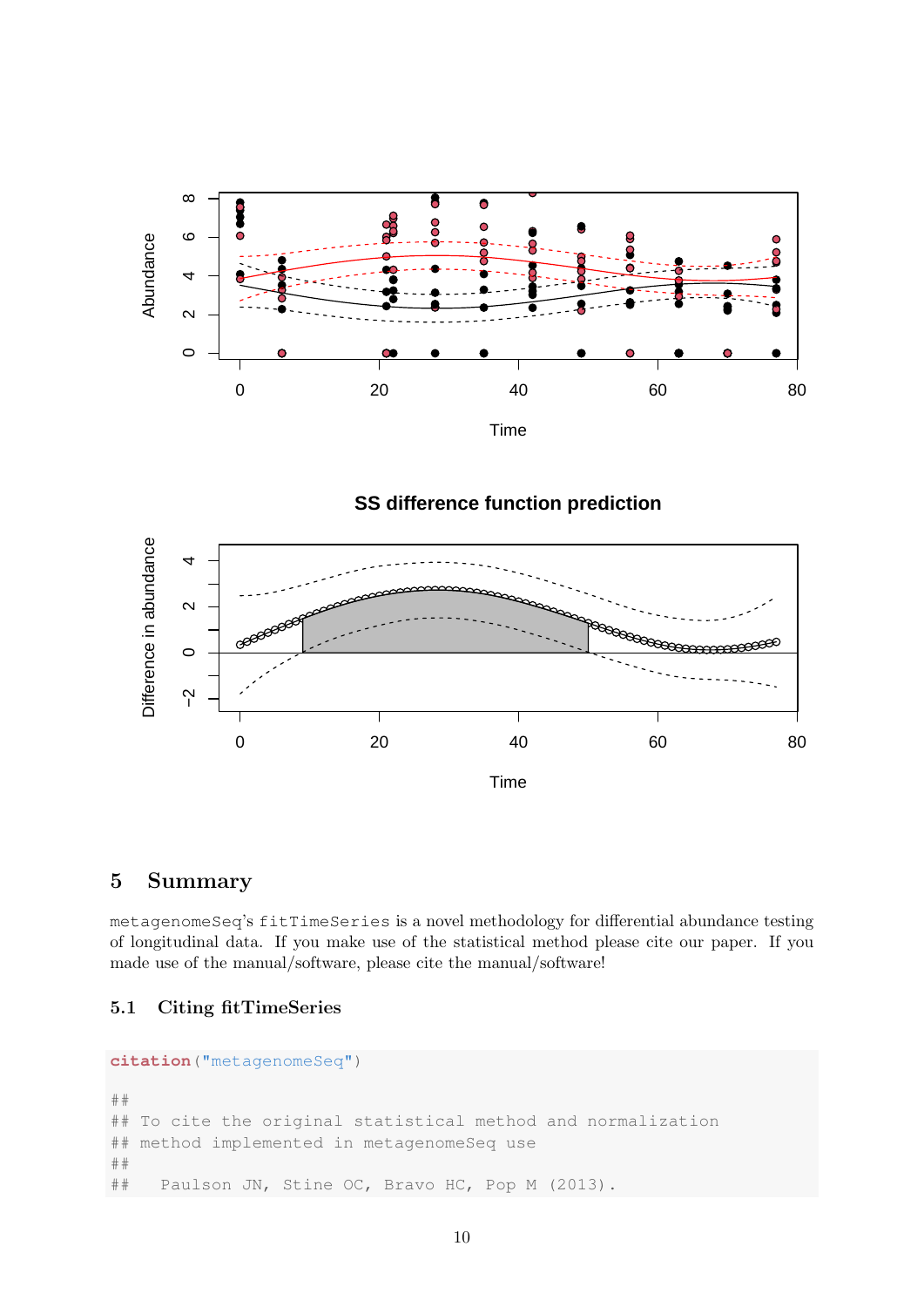```
## "Differential abundance analysis for microbial
## marker-gene surveys." _Nat Meth_, *advance online
## publication*. doi:10.1038/nmeth.2658
## <https://doi.org/10.1038/nmeth.2658>,
## <http://www.nature.com/nmeth/journal/vaop/ncurrent/abs/nmeth.2658.html>.
##
## To cite the metagenomeSeq software/vignette guide use
##
## Paulson JN, Olson ND, Braccia DJ, Wagner J, Talukder H,
## Pop M, Bravo HC (2013). metagenomeSeg: Statistical
## analysis for sparse high-throughput sequncing._.
## Bioconductor package,
## <http://www.cbcb.umd.edu/software/metagenomeSeq>.
##
## To cite time series analysis/function fitTimeSeries use
##
## Paulson* JN, Talukder* H, Bravo HC (2017).
## "Longitudinal differential abundance analysis of
## marker-gene surveys using smoothing splines."
## _biorxiv_. doi:10.1101/099457
## <https://doi.org/10.1101/099457>,
## <https://www.biorxiv.org/content/10.1101/099457v1>.
##
## To see these entries in BibTeX format, use
## 'print(<citation>, bibtex=TRUE)', 'toBibtex(.)', or set
## 'options(citation.bibtex.max=999)'.
```
#### <span id="page-10-0"></span>5.2 Session Info

**sessionInfo**()

```
## R version 4.2.0 RC (2022-04-19 r82224)
## Platform: x86_64-pc-linux-gnu (64-bit)
## Running under: Ubuntu 20.04.4 LTS
##
## Matrix products: default
## BLAS: /home/biocbuild/bbs-3.15-bioc/R/lib/libRblas.so
## LAPACK: /home/biocbuild/bbs-3.15-bioc/R/lib/libRlapack.so
##
## locale:
## [1] LC CTYPE=en US.UTF-8 LC NUMERIC=C
## [3] LC_TIME=en_GB LC_COLLATE=C
## [5] LC_MONETARY=en_US.UTF-8 LC_MESSAGES=en_US.UTF-8
## [7] LC PAPER=en US.UTF-8 LC NAME=C
## [9] LC_ADDRESS=C LC_TELEPHONE=C
## [11] LC MEASUREMENT=en US.UTF-8 LC IDENTIFICATION=C
##
## attached base packages:
## [1] stats graphics grDevices utils datasets methods
## [7] base
```